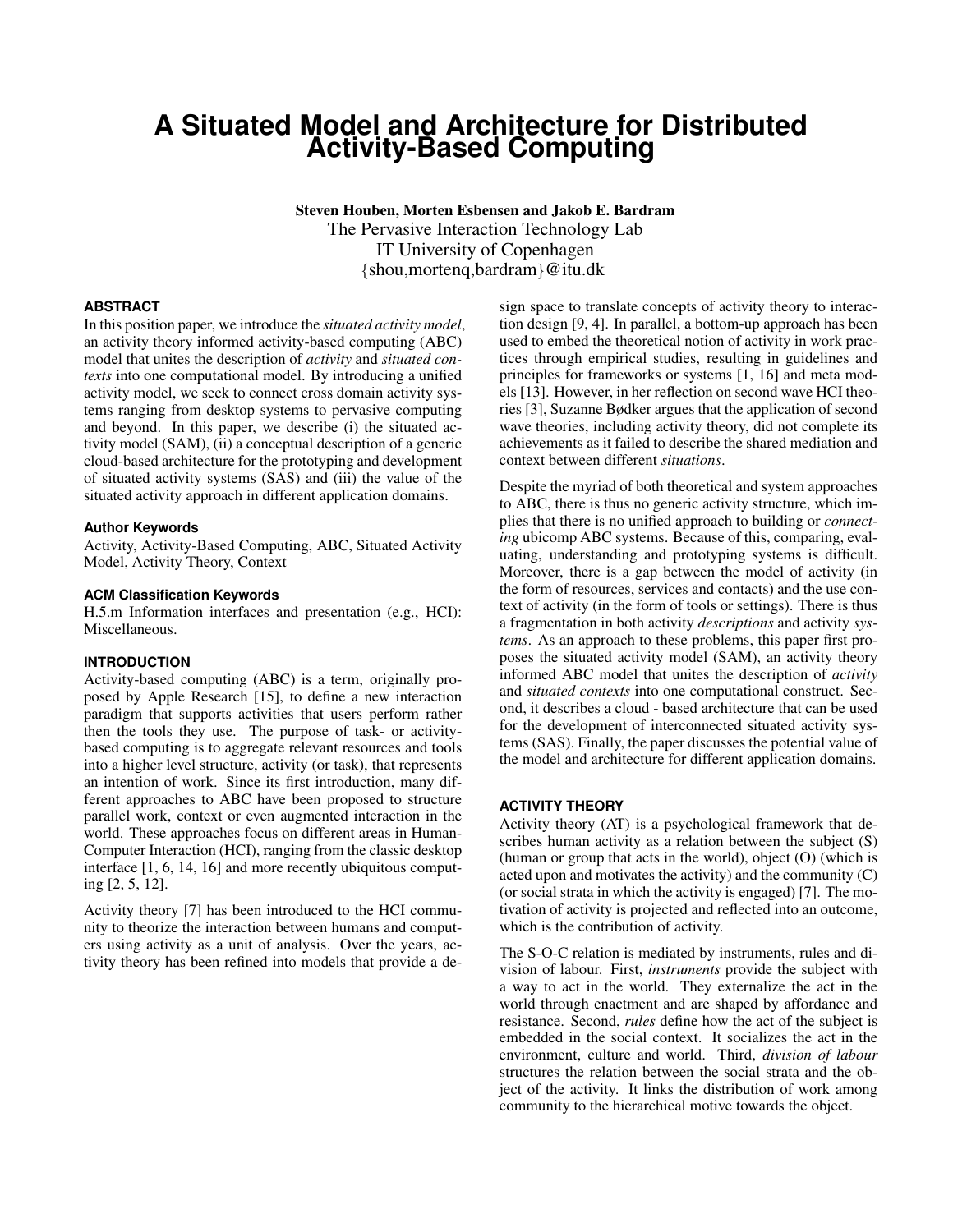

<span id="page-1-0"></span>Figure 1. The situated activity model (SAM) is computational representation of activity that describes both global and situated context information.

Activity is not a fixed structure but a dynamic hierarchical interaction between the activity itself driven by motivation, conscious goal-directed actions and unconscious operations that are performed when certain conditions are met. Additionally, Engeström [[8\]](#page-4-13) categorized four fundamental processes that are an interwoven into this hierarchy. These processes are: (i) production, (ii) consumption, (iii) exchange and (iv) distribution. In summary, activities are why we do something; actions are what we do it; and operations are how we do [\[11\]](#page-4-14).

As activity theory moves into its third generation, it has become clear that the unit of analysis is expanding from an individual analysis to a global analysis that comprises not only the individual, community, and artefacts but also the interconnectivity between activity systems. The focus is on networks of interacting activity systems, the dialogues between these systems and the multiple perspectives of these networks of activity [\[8\]](#page-4-13). Activity is not an isolated unit of analysis but an integral part of the psychological synthesis of life.

# **SITUATED ACTIVITY MODEL**

The main purpose of Activity-Based Computing (ABC) systems is to lower the amount of configuration work needed to complete a task. We define *configuration work* as the amount of work needed to locate, open and arrange all necessary resources required to complete the objective of an activity. In traditional computing, the user is responsible for the (re- ) configuration and maintenance of the workspace to fit the needs of the ongoing activities. ABC systems however can support this *configuration* of activities on three different levels:

- 1. Interlinking: The first level of configuration is the linking and logical association of activities with actions, resources, actors and community. At this level the resources and requirements of the activity are defined.
- 2. Situating: The second level situates the deployed activity in the local context through the setting. Several aspects of an activity, defined by the setting of the deployment, are

highly coupled with the local context, and this configuration level accounts for this. The situating level describes how the activity can be used in a given context or situation.

3. Visualizing: The third level applies a visualization to the activity. As activities can be consumed on very different devices, different visualization techniques are available. This final level defines how the context of activity is presented.

The situated activity model (SAM) (Figure [1\)](#page-1-0) draws from the basic concepts of AT to provide a computational activity representation that extends the existing activity-based computing [\[1\]](#page-4-1) model with situated context. It thus merges both the descriptions of the *interlinking* and *situating* configuration level into one unified model that can be used to describe and visualize system-mediated activities on different platforms or systems. The model makes a distinction between *global* and *situated* information.

#### **Global Activity Information**

The global activity information is in many ways similar to the original activity-based computing model [\[1\]](#page-4-1). It is composed of several interlinked subcomponents that define the content of the activity. Each activity is subdivided into a set of actions, which are subtasks that are part of the activity. Actions structure how actors interact with the different *resources*, such as files and folder, and *services*, such as web services. Additionally, actions can be modelled as *workflows*, which are structured or unstructured sequences of actions that are imposed or defined by the participants.

Participants are human agents that are digitally represented in the system as part of the activity. Participants can be both *actors* and *collaborators*. Actors interact with the system, motivated to complete the *objective* for which the system was designed. They act on the system by using tools that are relevant and related to the activity. Although actors are part of the activity, they own, shape, define, consume, and share activities by interacting with the system. Collaborators are secondary actors that are not directly involved in the *situation* of the interaction of the activity, but contribute to its relevance. They represent external stakeholders that influence and define the object of the activity. Both the capabilities of actors and collaborators are defined through roles. Roles define what actions are accessible and executable by a participant.

Since every activity is an evolving structure, it is embedded into its own history. Each event that occurs within the activity is logged and stored into the activity itself for persistence and reflection. History can be used to track changes in parts the activity, create an awareness on different aspects of the activity or simply to visualize the evolution of the activity. Each activity is uniquely defined by an identity which consists of meta data such as a name, image or description and a unique reference number (e.g.  $GUID<sup>1</sup>$  $GUID<sup>1</sup>$  $GUID<sup>1</sup>$ ). An activity can be connected to other activities thereby creating a hierarchical relationship or references between activities.

<span id="page-1-1"></span><sup>&</sup>lt;sup>1</sup>Globally Unique Identifier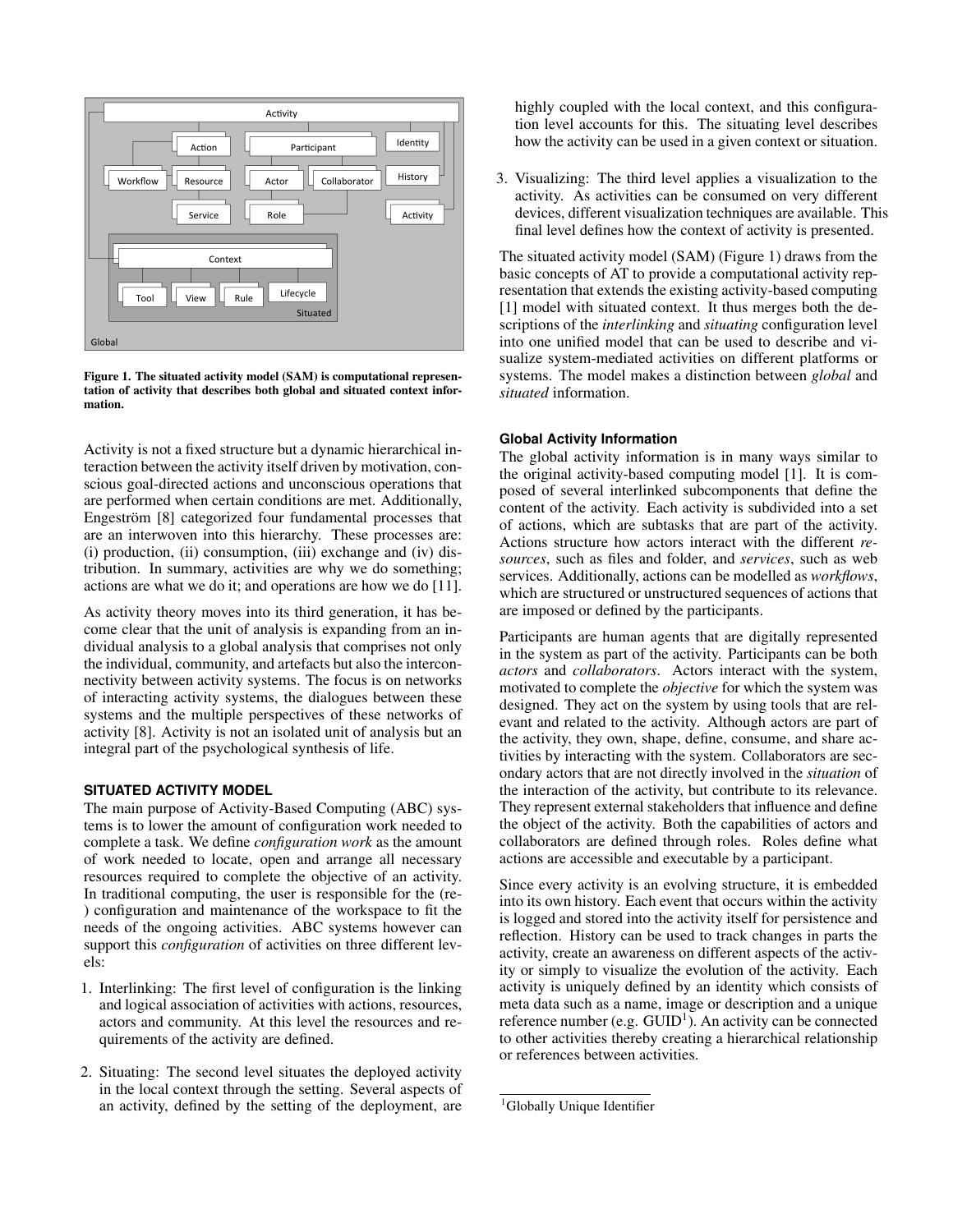| Production | Consumption | Exchange | Distribution |
|------------|-------------|----------|--------------|
| Create     | Initialize  | Share    | Externalize  |
| Delete     | Suspend     | Roam     |              |
| Modify     | Resume      |          | Lifecycle    |

<span id="page-2-0"></span>Figure 2. The subprocesses in a SAM lifecycle.

#### **Situated Activity Information**

Because a deployment of an activity description is always *situated* and thereby defined by context (environment and social setting in which the activity is used), it is also described by additional context dependent subcomponents. Note that an activity can have multiple contexts depending on different deployments. Tools represent both physical and digital artifacts that allow actors to interact with digital resources accessible through the system. A tool can thus be an application that is shown on a screen or a sensor network that is gathering information about the actor. Besides tools, actors also use physical artifacts that are transformed into tools by augmentation of the system. Tools are the local interface to the actions and digital resources of the activity and thus determine how the activity is consumed.

The setting in which the activity is engaged, is the environment, system or situation in which the activity occurs. It is represented to the user through a view of the setting, providing actors with a level of intelligibility. The view is a mental affordance and interactive tool that describes and demonstrates the capabilities of the system in the setting to the actor. A wall-mounted display or glyph [\[10\]](#page-4-15) for example, can be a view to represent the capabilities of the setting for the current activity in a pervasive environment while an activity dock or taskbar can be used as a view for desktop systems. The view thus describes how the activity is situated and how it can be consumed. Rules define the policy and access to workflows or actions and are used by the local system to determine how the activity is handled.

Each deployed activity has a lifecycle that determines how the context of the activity is handled by the situated system. The lifecycle consists of the four processes identified by Engeström  $[7]$  $[7]$ . The processes are: (i) production (create, delete and modify), (ii) consumption (initialize, suspend and resume), (iii) exchange (share and roam) and (iv) distribution (externalize) (Figure [2\)](#page-2-0).

#### **BUILDING SITUATED ACTIVITY SYSTEMS**

By allowing for the deployment of different activity systems that can be interconnected, activities are not confined within one system but can be consumed in all interconnected systems through adaptation of the context. To make the network of interconnected activity systems concrete on a system level, we propose a lightweight but standardized toolkit that can be used to design, prototype and develop interconnected situated activity systems (SAS). The purpose of the toolkit is to provide a lightweight but scalable framework for the development of activity-centric systems. Conceptually, the architec-



<span id="page-2-1"></span>Figure 3. The architecture of the Activity Cloud Toolkit.

ture of the toolkit is composed of two major components: (i) the activity cloud and the (ii) the situated activity system (Figure [3\)](#page-2-1).

#### **Activity Cloud**

The main purpose of the activity cloud is to provide a central activity management system that connects different situated activity systems (SAS) to a cloud-based global activity service. The global activity service is composed of different cloud services that are accessible through the global activity manager. Local activity systems can access the cloud manager through a REST-based publish subscribe mechanism. The activity store is used to store SAM descriptions of different SAS. These descriptions are accessible by all connected situated activity systems based on the rules defined in the activity access service. These rules grant local activity systems with authorization to access, modify or manage stored activities. The activity access service also defines how activities and their resources are synchronized with the local activity service. Based on the specification of the local SAS, the cloud synchronization methods can be adjusted. The activity cloud also provides a mechanism to store resources that are shared or exchanged between different SAS's as it allows for the storage of data through a Binary Large Object (Blob) storage. The access to these shared files is managed by the activity manager and should be defined in the local SAS's

### **Situated Activity System**

A situated activity system (SAS) is an SAM-based interaction design system that is composed of two main parts: a local distributed activity service and activity clients. Although both components are architecturally separated, they can be physically used on one device. The local activity service provides support for local activity roaming, sharing and access over all devices that are part of the situated activity system.

The distributed activity manager has a local activity store and access mechanism that has two purposes. First, it is used to manage the activities that are used and shared by different local activity clients. All activity clients are thus connected to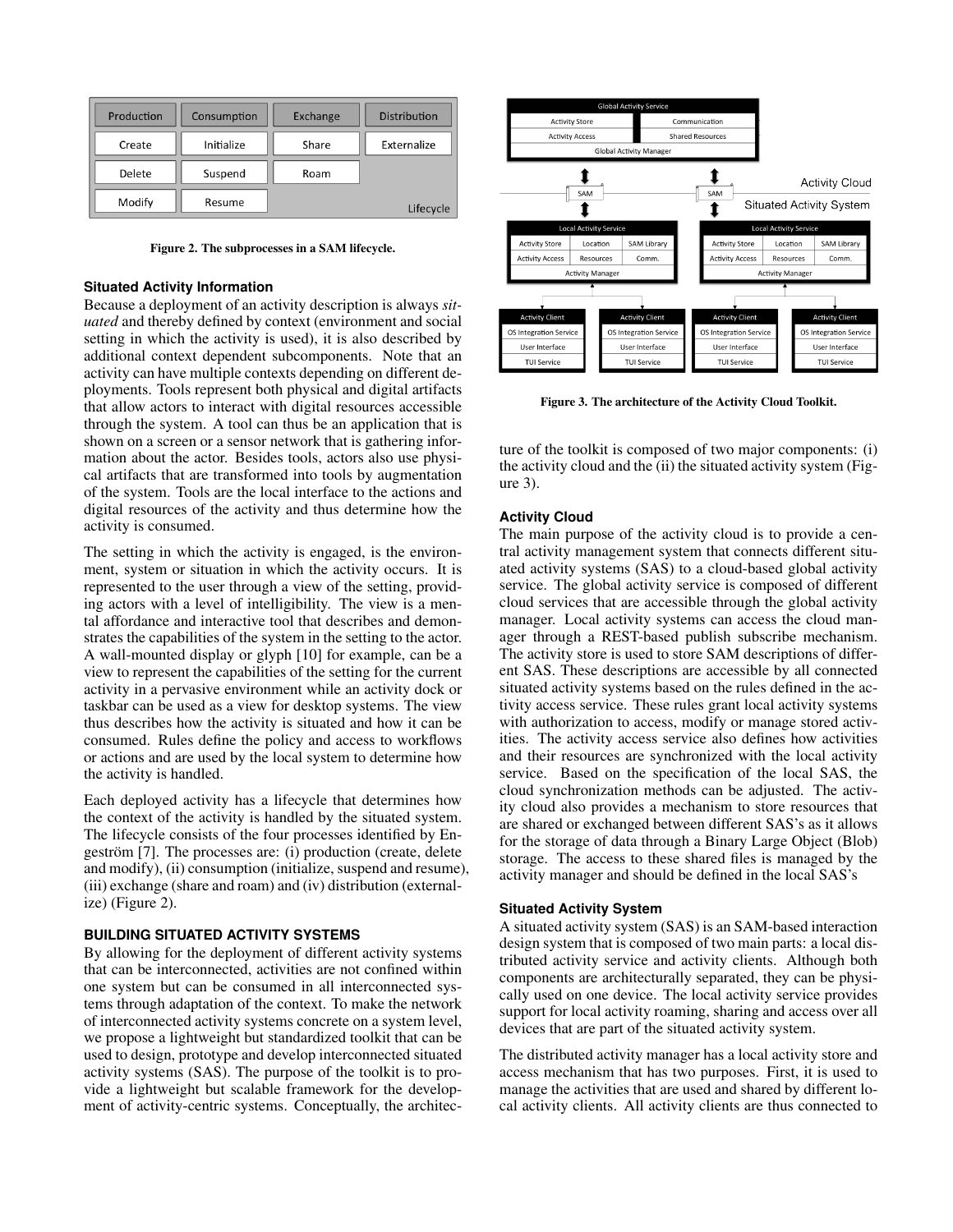a central repository that handles synchronization, distribution and location tracking of the clients. Second, the local activity service is connected to the global activity service for persistence and real time updates from outside the activity system. Additionally, the local service also provides support for realtime communication between different clients. All devices that are part of the activity system are connected to the local activity manager through an activity client. This client itself is composed of: (i) activity integration services for specific platforms or devices that merge the activity representation into the existing experience, (ii) an activity or task-based user interface (ABC/UI) design and (iii) a tangible or wearable computing layer that connects physical objects with the activity client based on the SAM.

The three components, Global Activity Service, Local Activity Service, and Activity Client correspond in their roles to the three configurations levels as described earlier. The Global Activity Service provides global accessible storage and access to SAM descriptions of different SAS. The Local Activity Service is able to situate activity models in the context of the deployment - e.g. through location tracking information - as defined in the second configuration level. Finally, the Activity Client provides a UI to visualize the activity as described in the third configuration level.

# **ONGOING AND FUTURE WORK**

We are currently in the process of developing the basic toolkit and underlying activity cloud infrastructure. The goal is to test the toolkit (both the model and architecture) by building ABC support for two very different domains: nomadic work in a hospital and global software development collaboration. We choose these settings as previous and current research in the work practices of these domains, allows us to gain great insight in to how work is structured and conducted. Furthermore, we will be able to test our systems in real use settings for end-user validation.

# **Global Software Development**

Global Software Development (GSD) is a development method where the production of software is carried out in multiple locations. The geographical displacement of software teams in GSD however introduces physical, temporal, and cultural challenges. One of the main methods to overcome these challenges is to make extensive use of groupware technologies that allows for collaboration across distances. We have identified a number of different aspects of GSD for which we see an applicability for SAM:

- With the physical distance between teams, all resources should be shared on the network. We can allow this using the cloud activity manager.
- There are clear situated activity systems in GSD, namely those identified with the different physical locations. These different systems however are highly interlinked and share an outcome. We can model the systems through different local activity systems, all connected to the activity cloud.
- An activity-centric approach to GSD allows for the linking of different design artifacts, e.g. source code, design documents or project plans, in to activities

• All physical items, such as PC's tablets, digital Scrum boards etc. can be connected to the local activity manager allowing all time access to relevant information.

# **Workflow in Hospital Units**

Based on observations in the hospital, we describe the workflow of clinicians in a patient ward as nomadic. Nomadic workflow – as compared to mobile work – essentially means that clinicians, instead of being able to carry a laptop or other devices and sit at desks in different location, roam through different departments of the hospital while doing their work. Hence, their work is heavily influenced by collaborations with other clinicians, they regularly use public and shared devices and their general work pattern is characterized by planning and re-planning. Additionally, next to digital artefacts, clinicians also use a large set of medical tools and objects that play an important role in the care of patient.

- Because the entire workflow in a hospital is focused towards patients and their care, it maps on the activity-centric approach of the SAM. All patient information as well as the tools to provide the care can be united into one meaningful structure.
- The nomadic workflow implies that patient information should be ubiquitous, interconnected with stakeholders and available on different locations at different times. The activity cloud can be used to provide this global availability of information. Additionally, it can also be used to provide new activity-centric functionality such as remote patient access or monitoring.
- On a local level, the general patient information can be deployed as a situated activity system. These systems can be an entire department but also a single room that is hosting multiple patients. Because of the link to the global activity cloud, these systems can interact with each other, thereby simplifying collaboration and providing a level of awareness on the patient beyond the local department.
- Physical objects that are related to the patient, such as blood samples, paper documents or medication, can be connected to the activity of the patient.

# **CONCLUSION**

In this paper, we propose a new model and architecture to prototype and develop activity-centric systems. The situated activity model (SAM) unites the description of *activity* and *situated contexts* into one computational representation and can be used to model system-mediated activity. We discussed the theoretical ground of the model, the conceptual architecture of the toolkit and their potential application in different domains. Future work includes supporting multiple platforms, refining the toolkit and deploying situated activity systems in different domains to validate the approach.

# **ACKNOWLEDGEMENTS**

This work was supported by the EU Marie Curie Network iCareNet under grant number 264738.